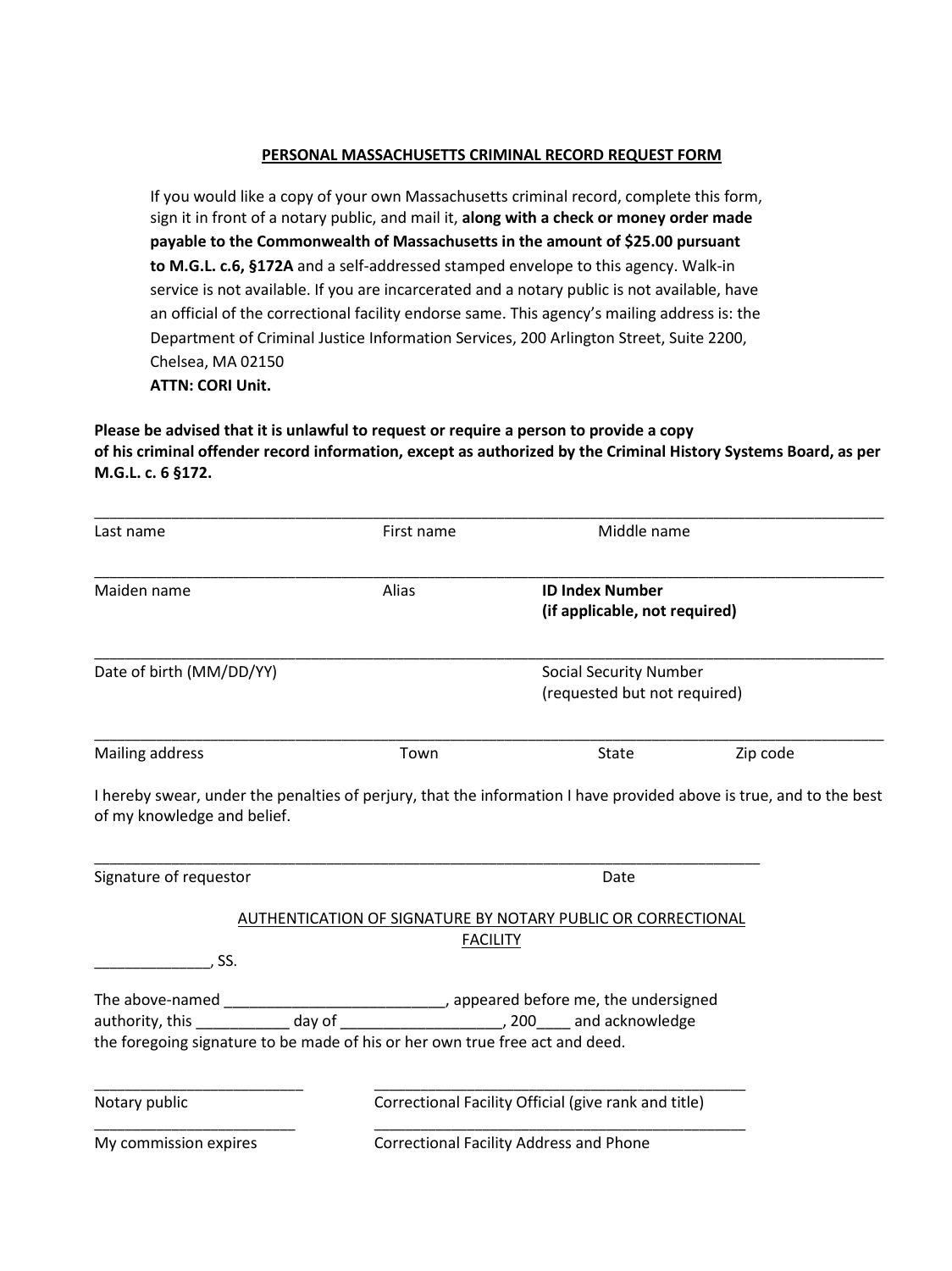# **AFFIDAVIT OF INDIGENCY 1**

|            |                                                      | Submitted with Personal Criminal Record Request                                                                                                            |                                                                                                                                                                                                                                                                                             |  |
|------------|------------------------------------------------------|------------------------------------------------------------------------------------------------------------------------------------------------------------|---------------------------------------------------------------------------------------------------------------------------------------------------------------------------------------------------------------------------------------------------------------------------------------------|--|
|            |                                                      |                                                                                                                                                            |                                                                                                                                                                                                                                                                                             |  |
|            |                                                      |                                                                                                                                                            |                                                                                                                                                                                                                                                                                             |  |
|            | (Street and number)                                  | (City or town)                                                                                                                                             | (State and Zip)                                                                                                                                                                                                                                                                             |  |
|            |                                                      |                                                                                                                                                            | Following the scheme of General Laws c. 261, §§ 27A et seq., applicant swears (or affirms) as follows:                                                                                                                                                                                      |  |
|            |                                                      | [Check only one.]                                                                                                                                          |                                                                                                                                                                                                                                                                                             |  |
|            | 1. Applicant is indigent in that he/she is a person: |                                                                                                                                                            |                                                                                                                                                                                                                                                                                             |  |
|            |                                                      | (a) who receives public assistance under Massachusetts Transitional Aid to Families with<br>Medicaid), or Massachusetts Veterans' Benefits; or             | Dependent Children (TAFDC), Massachusetts Emergency Aid to Elderly, Disabled, and Children<br>(EAEDC), Federal Supplement Security Income (SSI), Massachusetts MassHealth (formerly                                                                                                         |  |
|            | for the circled period on this line: _________] or   | (b) whose income, less taxes deducted from his/her pay is _____________________ per<br>poverty threshold annually published in the Federal Register by the | week/month/year (circle period that applies), for a household of __________ persons, consisting<br>of myself and __________ dependents; which income is at or below 125% or less of the current<br>U.S. Department of Health and Human Services; [List any other available household income |  |
|            |                                                      | necessities of life, including food, shelter and clothing.                                                                                                 | (c) who is unable to pay the fees and costs without depriving himself or his dependents of the                                                                                                                                                                                              |  |
| INDIGENCY. |                                                      |                                                                                                                                                            | IF YOU CHECKED (c), YOU MUST ALSO COMPLETE THE SUPPLEMENT TO THE AFFIDAVIT OF                                                                                                                                                                                                               |  |

2. Applicant requests that the following fee be waived:

### **\$25 fee for personal CORI request**

Signed under the penalties of perjury:

Signature of applicant: \_\_\_\_\_\_\_\_\_\_\_\_\_\_\_\_\_\_\_\_\_\_\_\_\_\_\_\_\_\_\_\_\_\_\_\_\_\_\_\_\_\_\_\_\_\_\_\_\_\_\_\_\_\_\_\_

Date: \_\_\_\_\_\_\_\_\_\_\_\_\_\_\_

\_\_\_\_\_\_\_\_\_\_\_\_\_\_\_\_\_\_\_\_\_\_\_\_\_\_\_\_\_\_\_\_\_\_\_\_\_\_

## ALL INFORMATION CONTAINED HEREIN IS CONFIDENTIAL. IT SHALL NOT BE DISCLOSED TO ANY PARTY OTHER THAN AUTHORIZED CRIMINAL HISTORY SYSTEMS BOARD PERSONNEL.

<sup>&</sup>lt;sup>1</sup>This form was adapted from the form prescribed by the Chief Justice of the SJC under Massachusetts General Laws, chapter 261, §27B.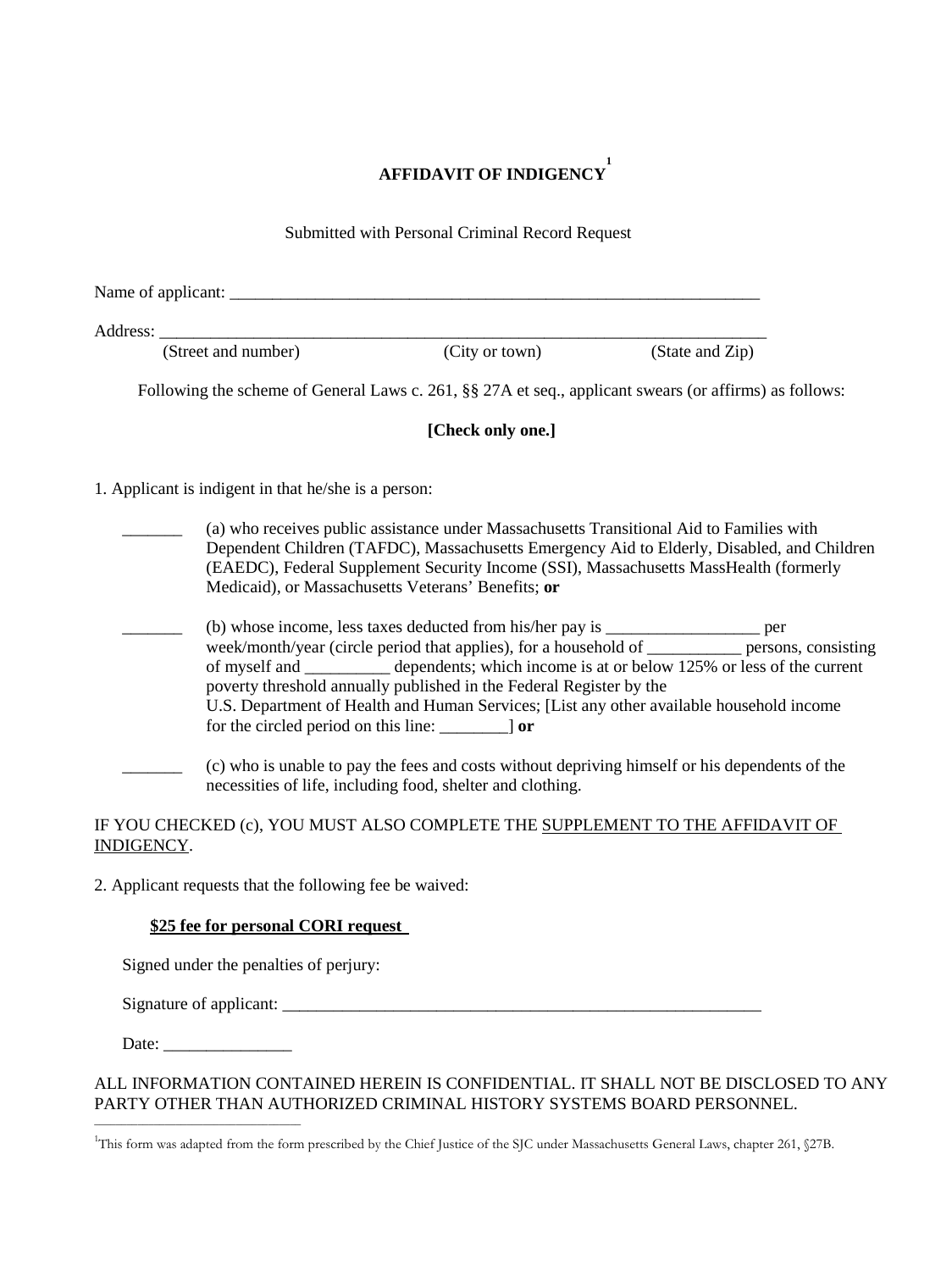# **SUPPLEMENT TO AFFIDAVIT OF INDIGENCY** $^2$

Submitted with Personal Criminal Record Request

| (Street and number)                                                                                  | (City or town) | (State and Zip) |
|------------------------------------------------------------------------------------------------------|----------------|-----------------|
| Under the provisions of General Laws c. 261, §§ 27A-G, the applicant swears (or affirms) as follows: |                |                 |
| <b>1. PERSONAL INFORMATION</b>                                                                       |                |                 |
|                                                                                                      |                |                 |
|                                                                                                      |                |                 |
|                                                                                                      |                |                 |
|                                                                                                      |                |                 |
|                                                                                                      |                |                 |
| 2. INCOME AFTER TAXES (monthly)                                                                      |                |                 |
| Gross monthly income: \$                                                                             |                |                 |
| (a) If from employment, list your occupation and your employer's name and address:                   |                |                 |
| ,我们也不能在这里的人,我们也不能在这里的人,我们也不能在这里的人,我们也不能在这里的人,我们也不能在这里的人,我们也不能在这里的人,我们也不能在这里的人,我们也                    |                |                 |
|                                                                                                      |                |                 |
| (b) Source of income, if not from employment:                                                        |                |                 |
|                                                                                                      |                |                 |
|                                                                                                      |                |                 |
| (c) My gross annual income for the past twelve months was: \$_____________________                   |                |                 |

\_\_\_\_\_\_\_\_\_\_\_\_\_\_\_\_\_\_\_\_\_\_\_\_\_\_\_\_\_\_\_\_\_\_\_\_\_\_\_\_\_\_\_\_\_\_

<sup>&</sup>lt;sup>2</sup><br>This form was adapted from the form prescribed by the Chief Justice of the SJC under Massachusetts General Laws, chapter 261, §27B.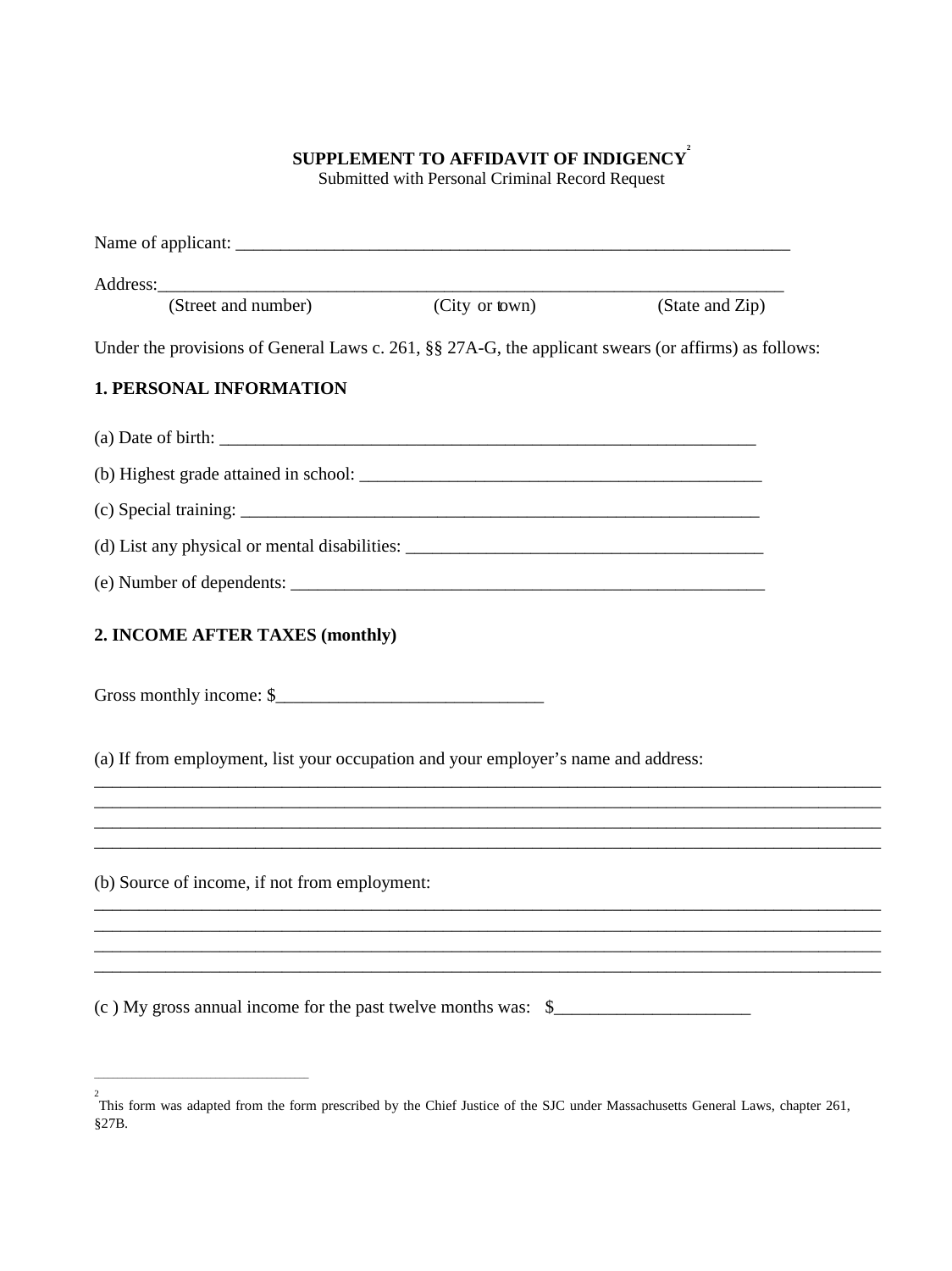| (d) Gross Income (monthly):                                                                        | \$                                                                                                           |
|----------------------------------------------------------------------------------------------------|--------------------------------------------------------------------------------------------------------------|
| (e) Taxes Deductions (monthly)                                                                     |                                                                                                              |
|                                                                                                    |                                                                                                              |
|                                                                                                    |                                                                                                              |
|                                                                                                    | Pension: $\frac{1}{2}$                                                                                       |
|                                                                                                    |                                                                                                              |
| Total Deductions (monthly):                                                                        |                                                                                                              |
|                                                                                                    |                                                                                                              |
| (f) Net Income (monthly) (gross income minus total deductions): \$                                 |                                                                                                              |
|                                                                                                    | (g) If applicant's spouse or any other member of applicant's household is employed, list occupation and name |
| and address of his/her employer and monthly income after taxes:                                    |                                                                                                              |
| 3. NET INCOME (monthly):<br>(a) Income After Taxes (from Line $2(f)$ ):<br>(b) Expenses (monthly): |                                                                                                              |
|                                                                                                    |                                                                                                              |
| Utilities (electricity, gas, oil, water, telephone) \$____________________________                 |                                                                                                              |
|                                                                                                    |                                                                                                              |
|                                                                                                    |                                                                                                              |
| Other Expenses (i.e. transportation, laundry, car insurance, etc.)                                 |                                                                                                              |
|                                                                                                    |                                                                                                              |
|                                                                                                    |                                                                                                              |
|                                                                                                    |                                                                                                              |
| Total Expenses (monthly): \$                                                                       |                                                                                                              |
|                                                                                                    |                                                                                                              |
|                                                                                                    |                                                                                                              |

(c) Net Income Minus Taxes and Expenses (monthly): \$\_\_\_\_\_\_\_\_\_\_\_\_\_\_\_\_\_\_\_\_\_\_\_\_\_\_\_\_\_